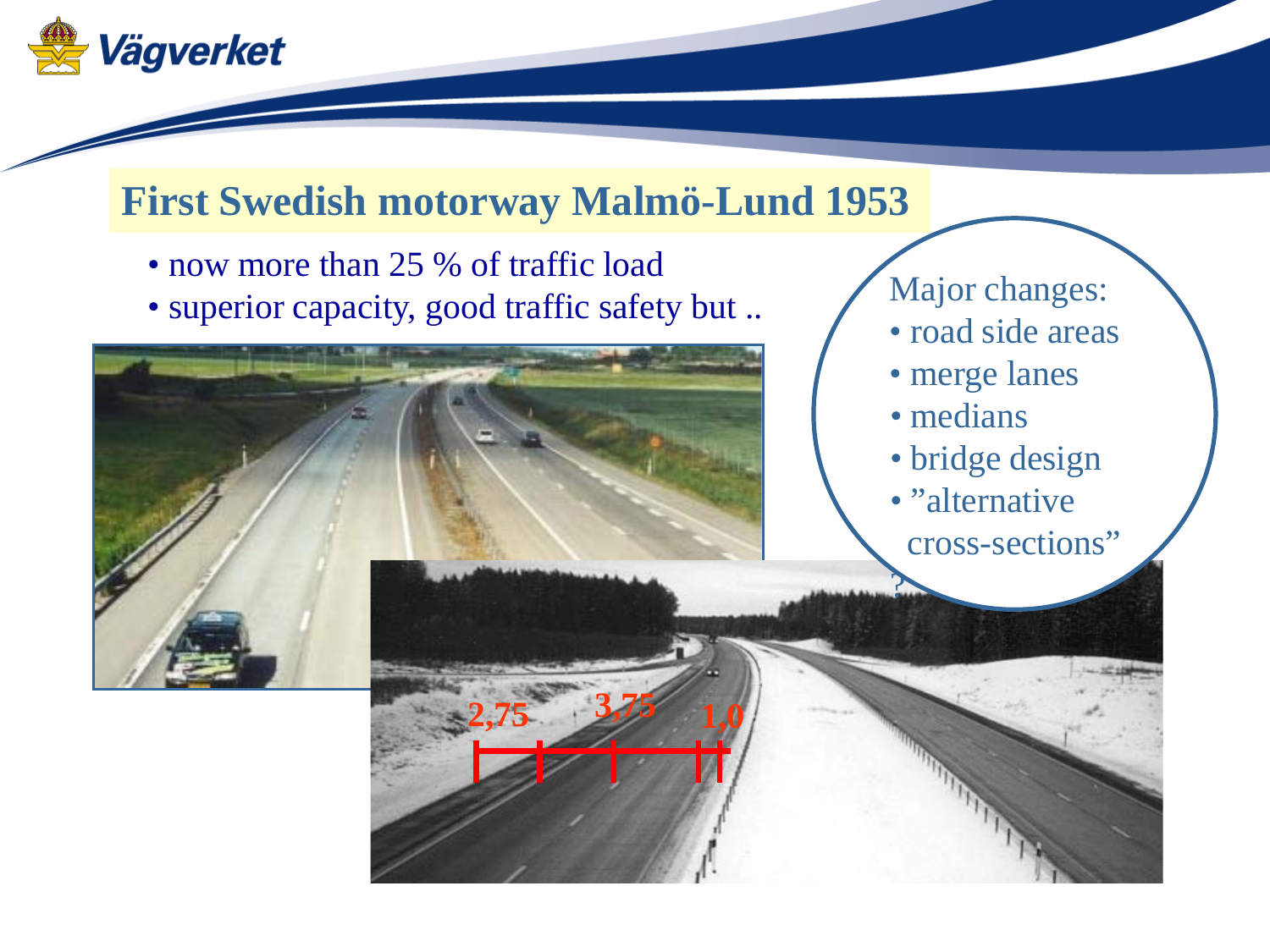

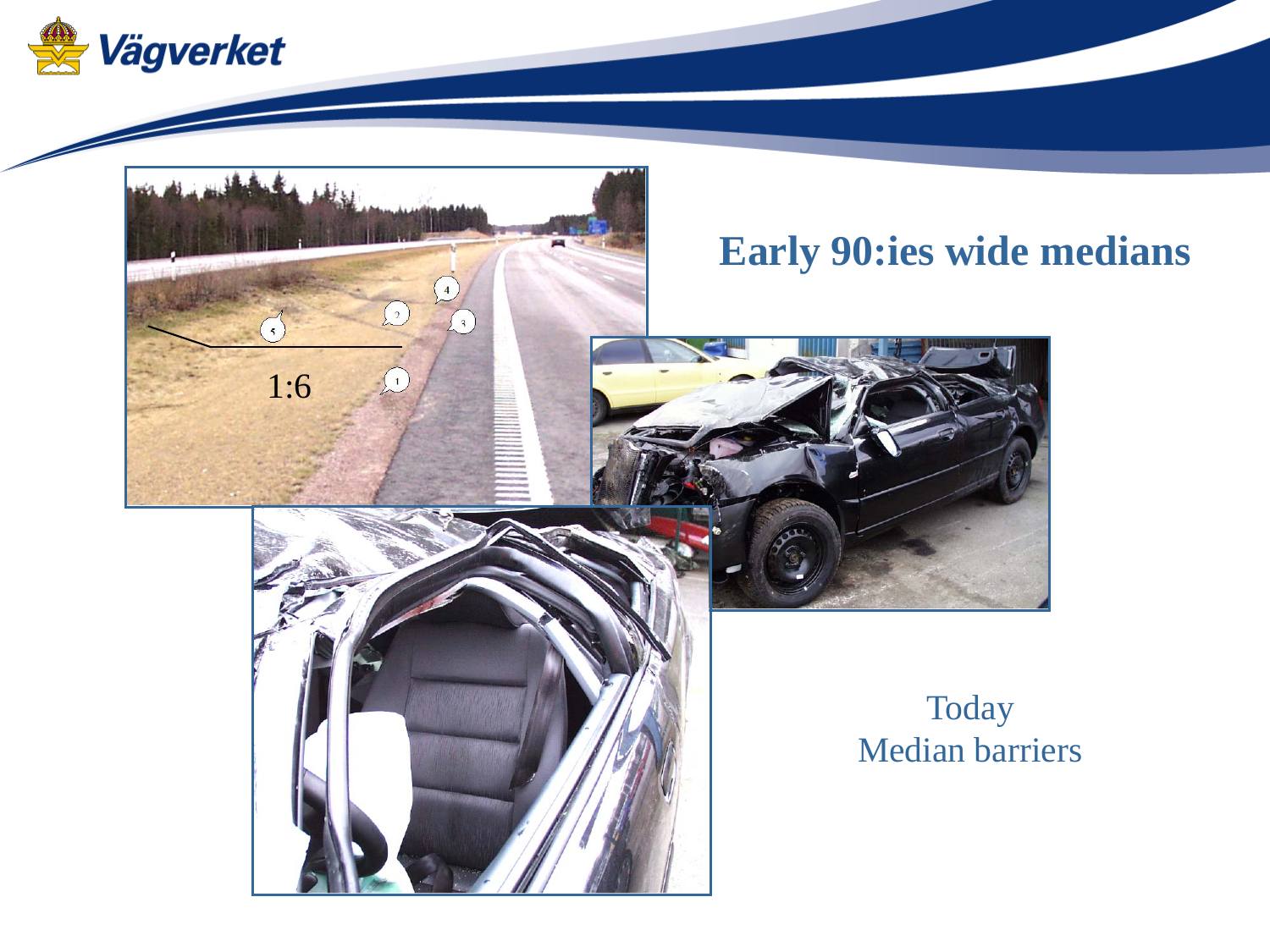

#### **"Alternative 4-lane roads " ?**

**Transport minister order in the 90:ies**

- **less intrusion and costs**
- **high traffic safety**

#### **Method:**

- **narrow hard shoulders 0.5 m**
- **normal traffic lanes 3.5 m**
- **"environmental median" 2,5 m**
- **guard-rails for less intrusion**
- **simpler interchanges**
- **not motorway-signed**

**Now:**

- **some 5 built**
- **some motorway-signed**

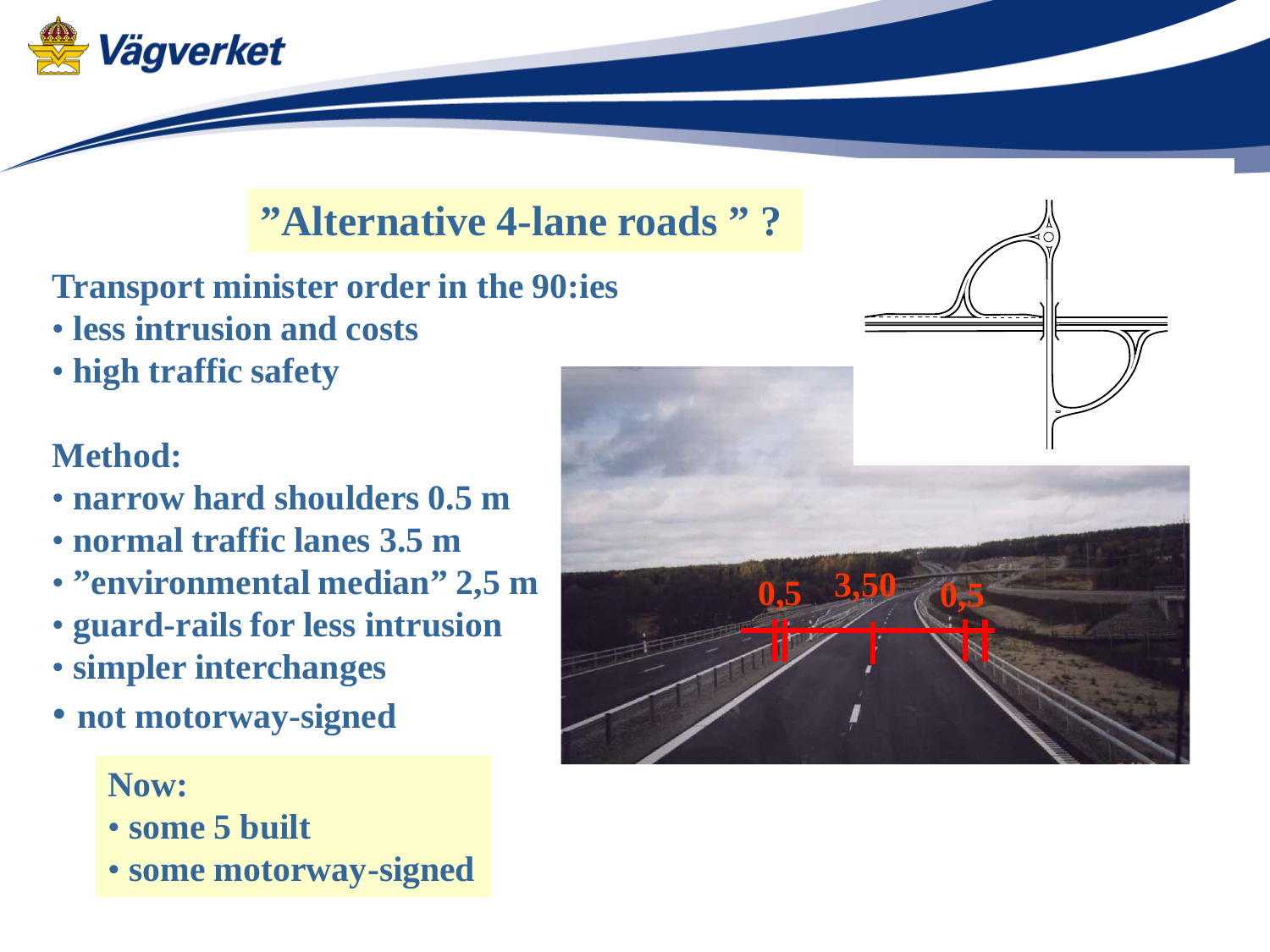

**No success ….**

- **Some nasty emergency stopp accidents**
- **Traffic safety outcome a disappointment**
- **Simple interchanges not accepted**
- **Environmental median not accepted**
- **But a number of designs schemes with budget and right-of-way for 18.5 m**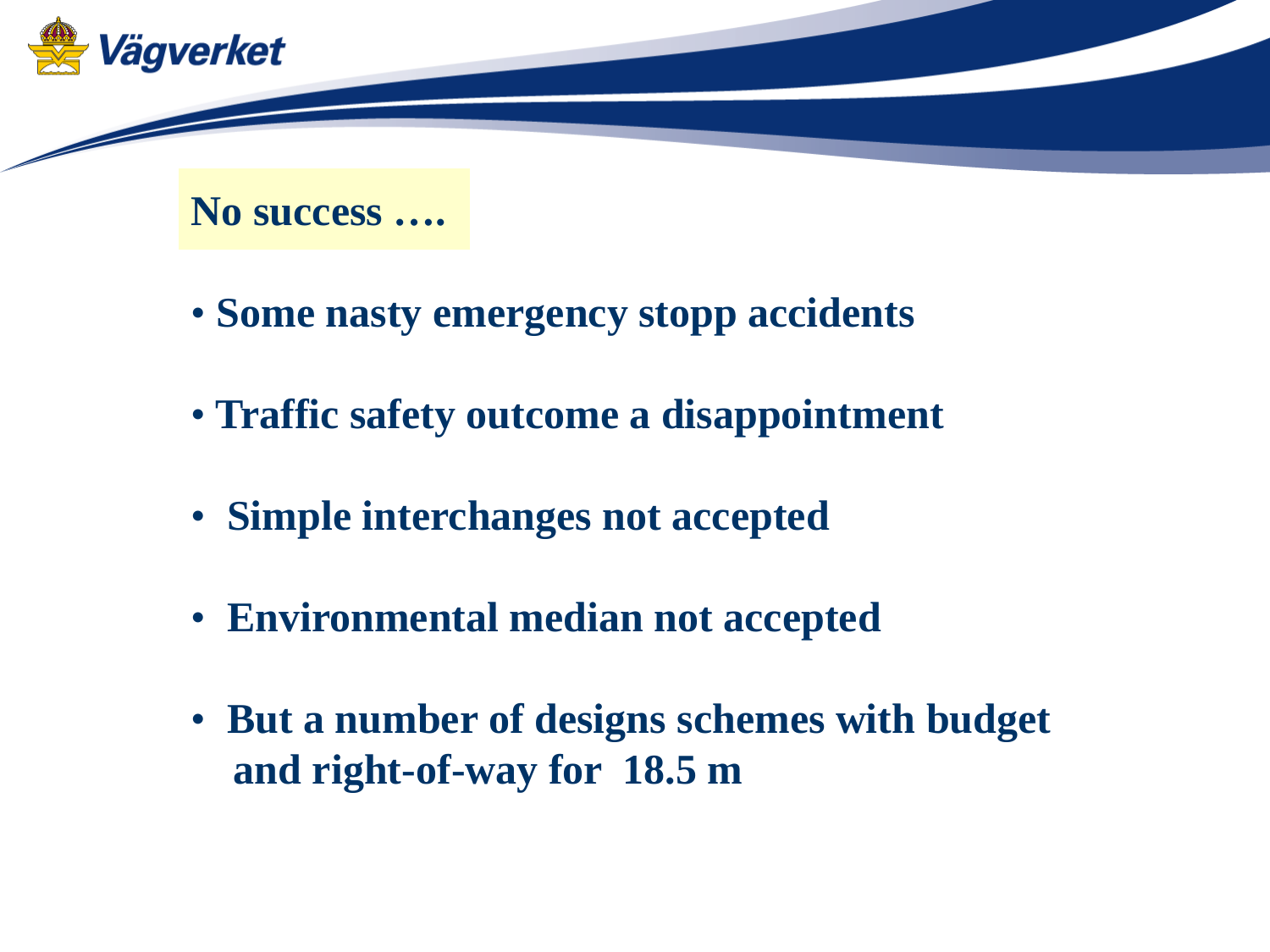





#### **Some 300 km 120 in 2008**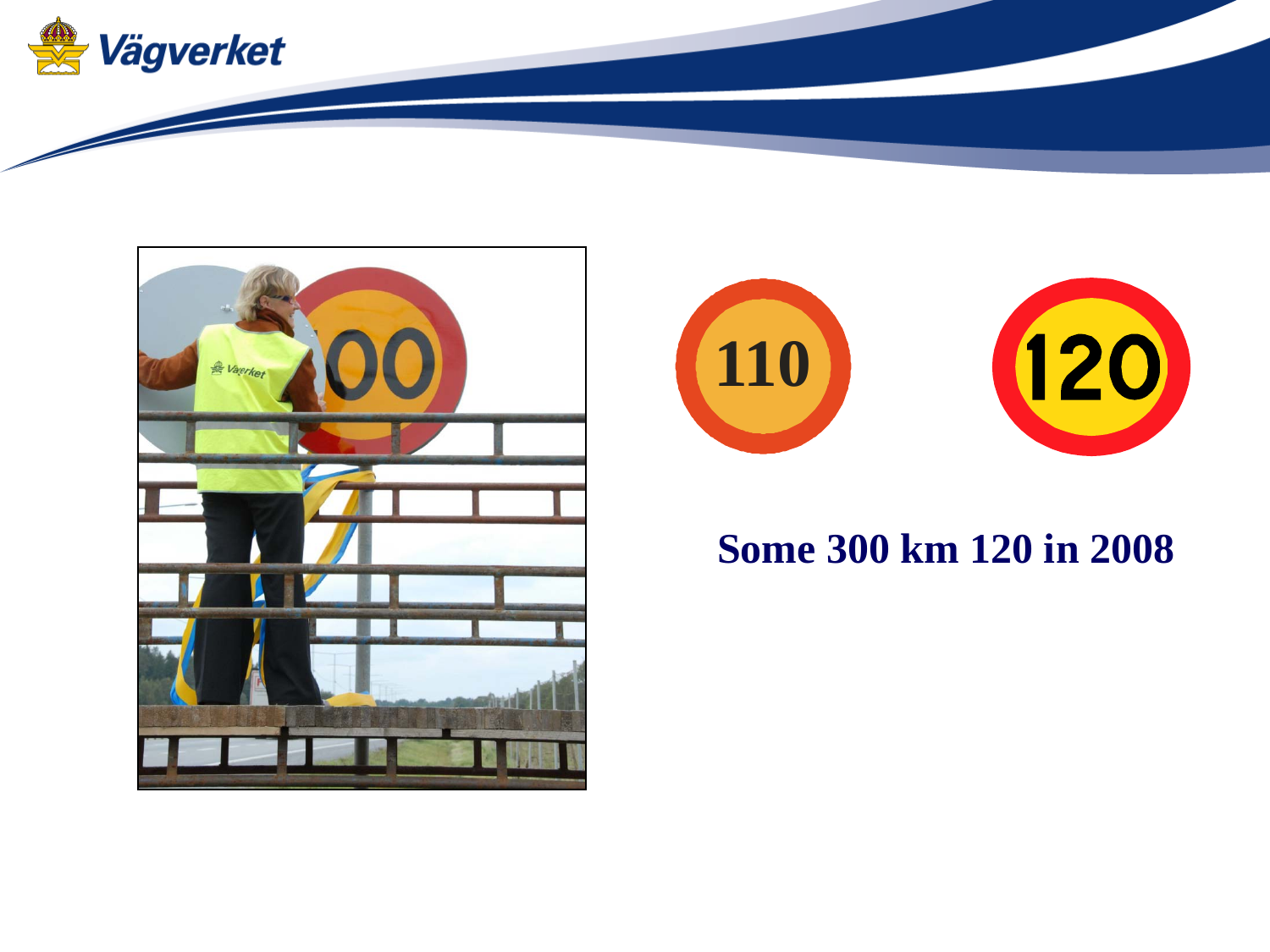

### **Motorway cross-sections**

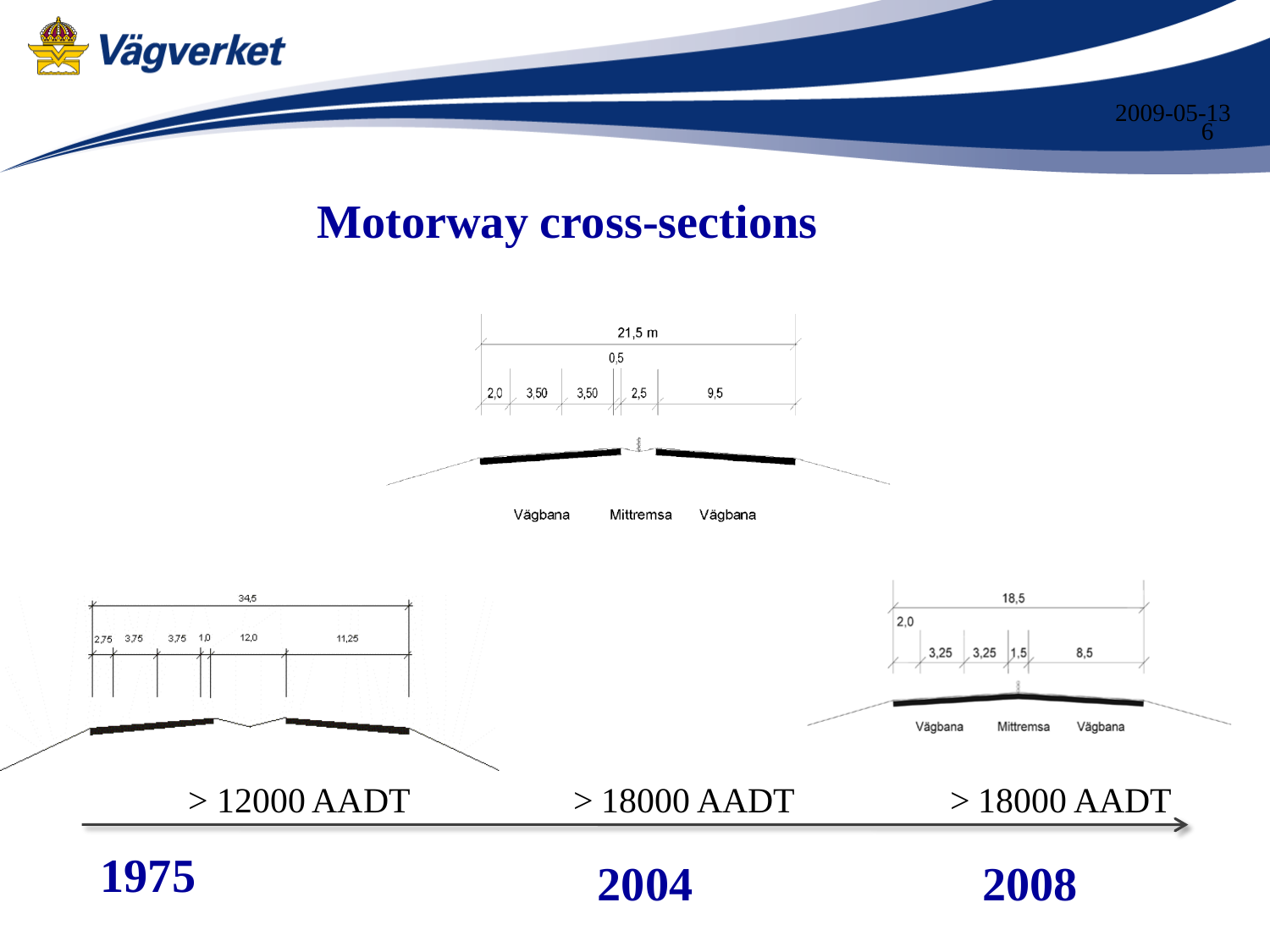

### **Present guidelines**



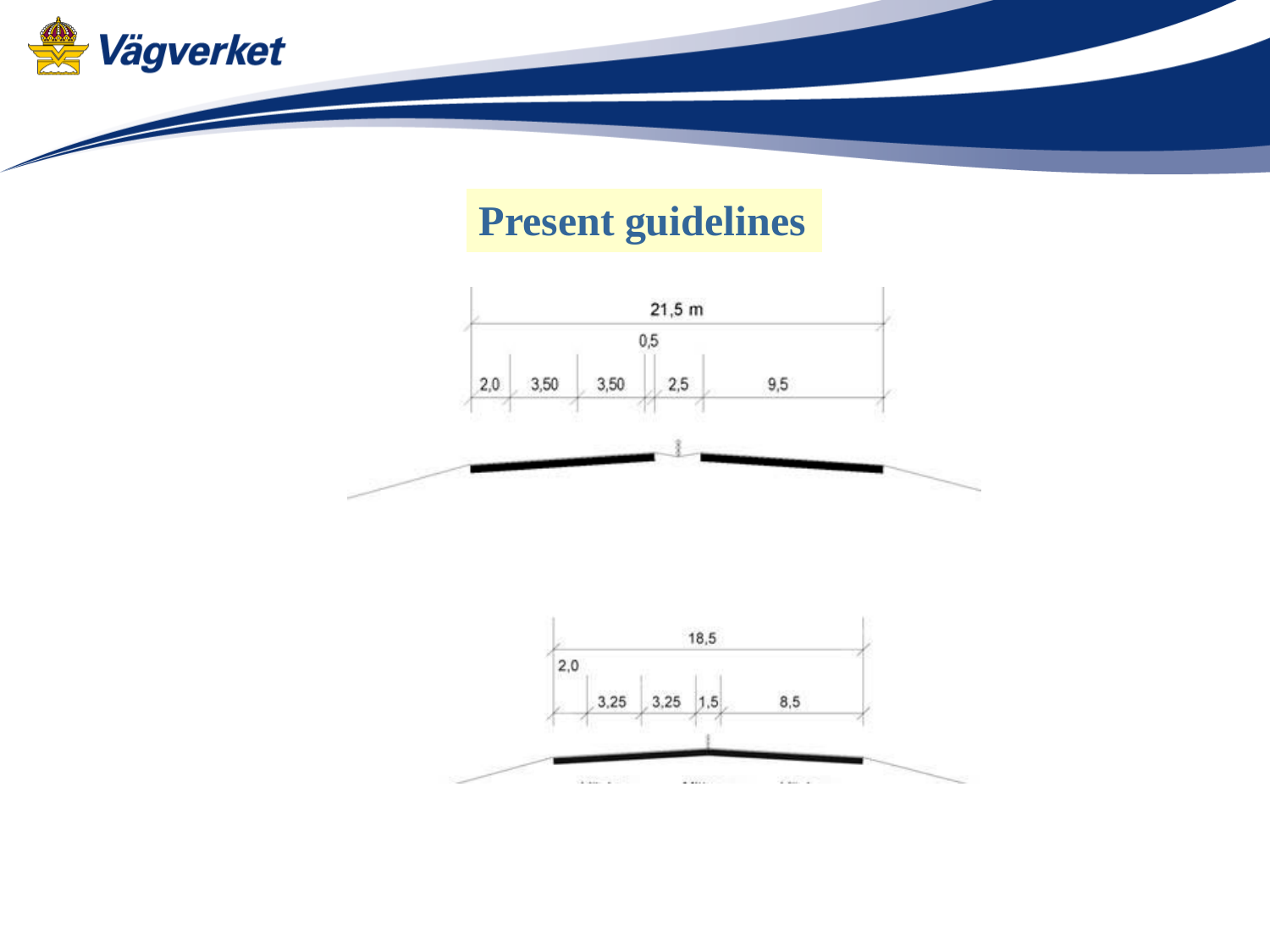

### **Motorway cross-sections**

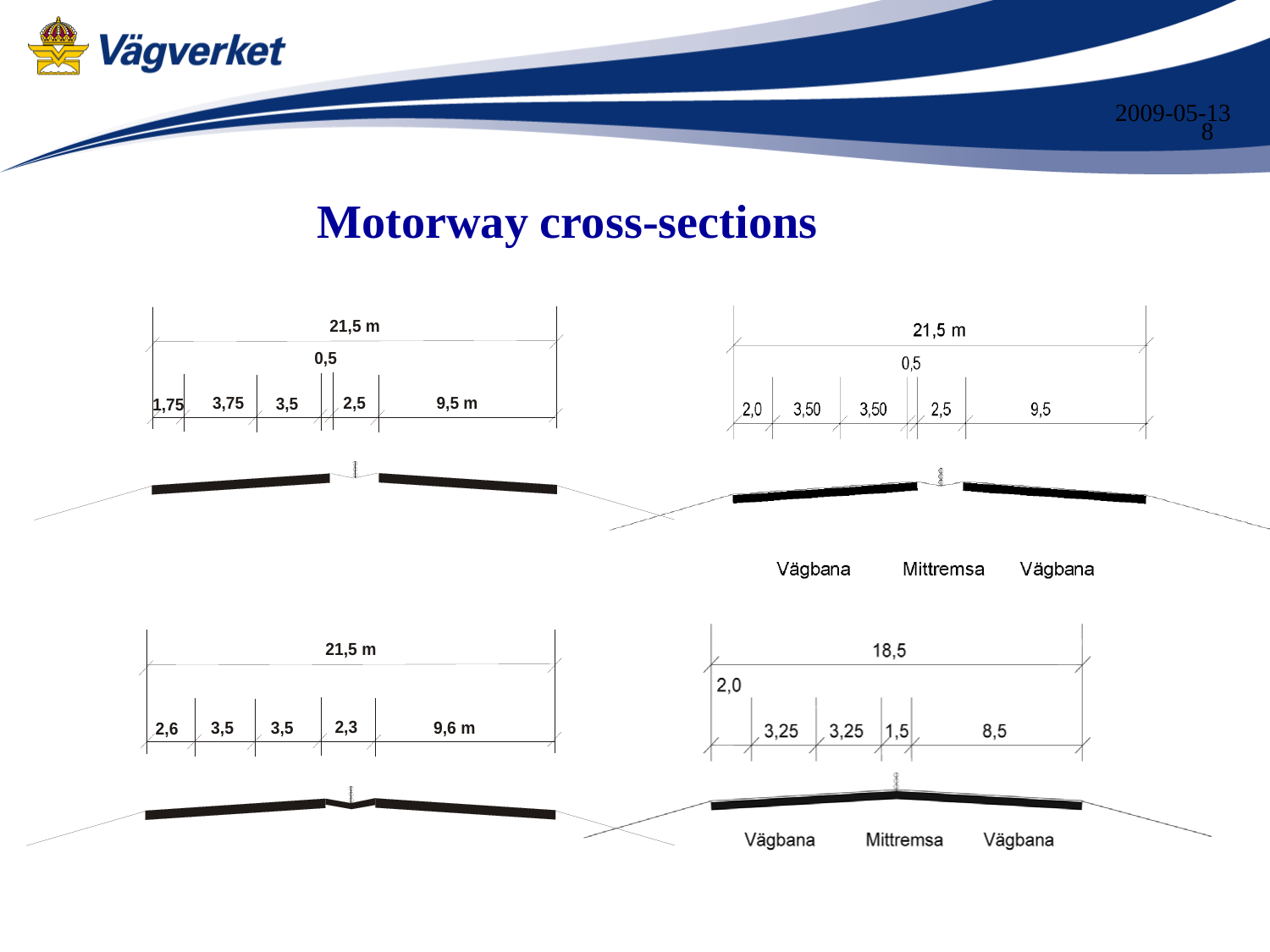

## **Motorway typesections**

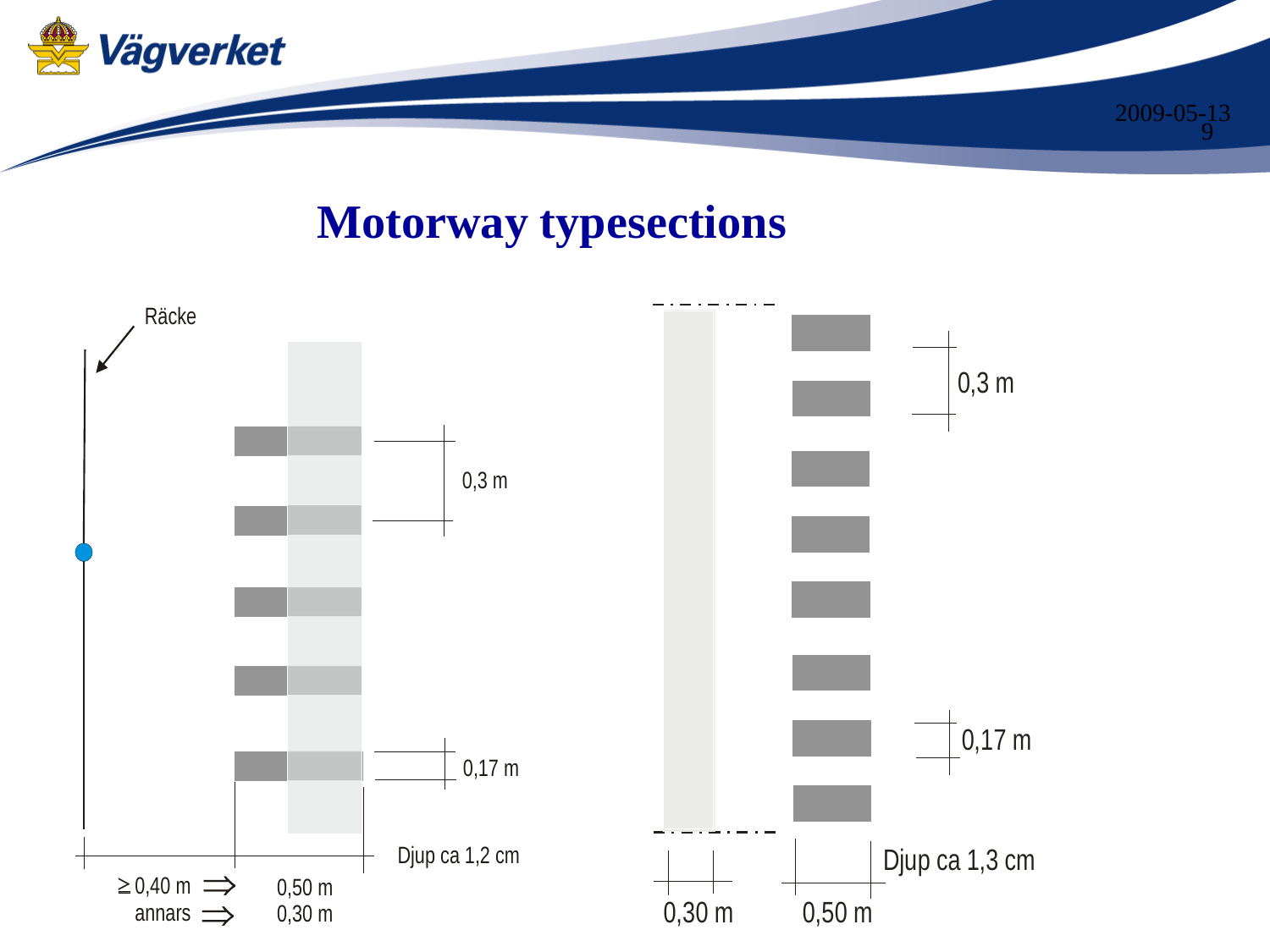



## **E6 Case**







10 2009-05-13